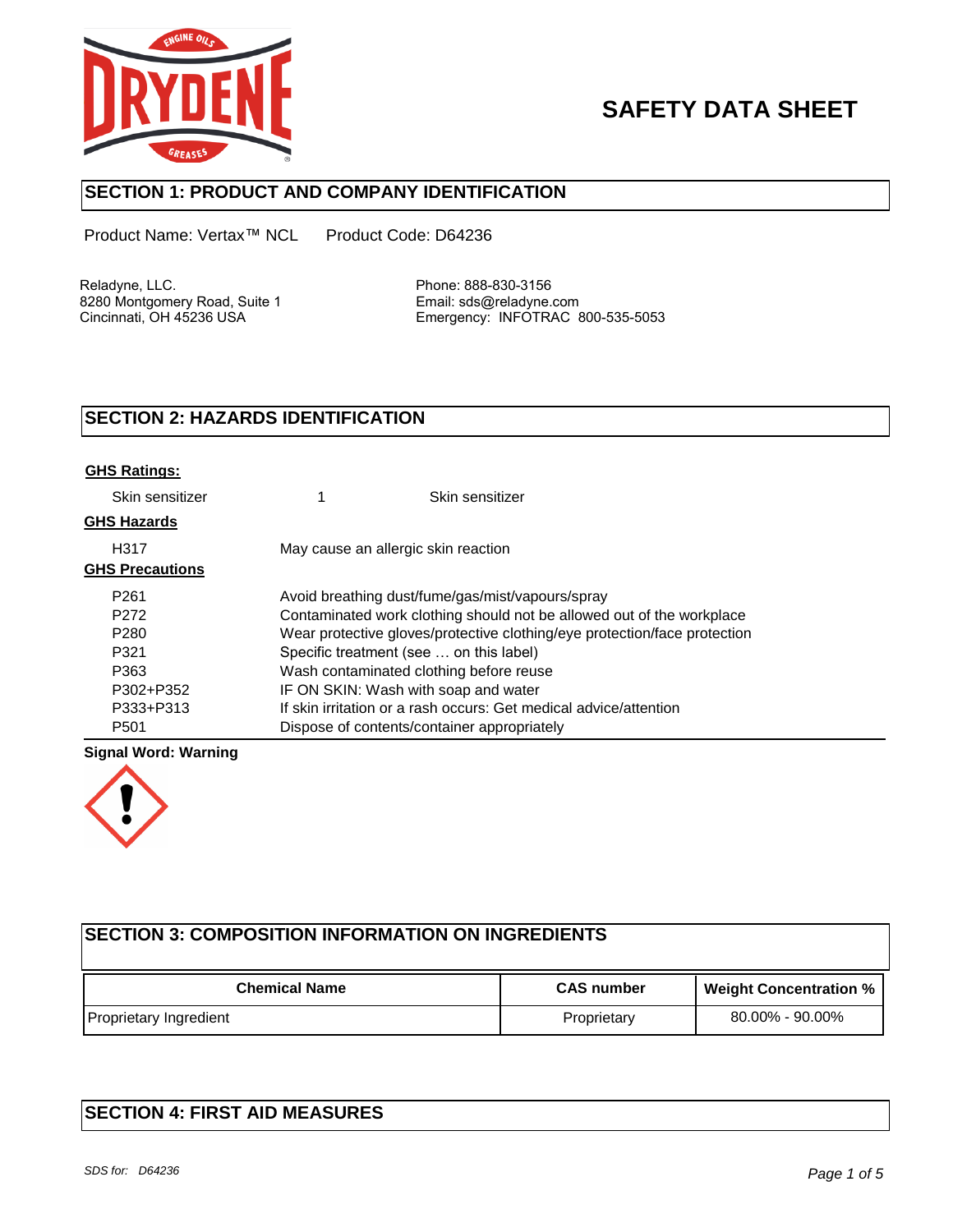#### **INHALATION:**

Remove to fresh air. In severe cases of overexposure, such as with a fire, administer oxygen and seek qualified medical attention.

#### **EYE CONTACT:**

Flush with copious amounts of water for several minutes. If irritation persists, continue with water application. If, after 15 minutes, irritation continues, seek medical attention.

#### **SKIN CONTACT:**

Promptly wash skin with mild soap and water.

#### **INGESTION:**

Do not induce vomiting. Seek qualified medical attention. Small amounts, which may enter the mouth incidental to handling, may be rinsed out with water.

## **SECTION 5: FIRE FIGHTING MEASURES**

Flash Point: >232 C (>450 F) LEL: UEL:

#### **EXTINGUISHING MEDIA:**

Foam, Carbon Dioxide, Dry Chemical, Water Fog **UNUSUAL FIRE AND EXPLOSION HAZARDS:** Water may spread the fire.

#### **SPECIAL FIRE FIGHTING PROCEDURES:**

Water may spread the fire as oil can float on it. Water spray may be used to cool exposed containers.

#### **FIRE EQUIPMENT:**

Use of water for fire-fighting must be done with caution as water may actually spread the fire.

## **SECTION 6: ACCIDENTAL RELEASE MEASURES**

#### **SPILL OR LEAK PROCEDURES:**

Prevent spill from reaching any type of running or standing water, such as streams, sewers, well water and ponds.

#### **SMALL SPILLS:**

For small spills, wipe up or use absorbent to clean the spill area.

#### **LARGE SPILLS:**

For large spills, pump released material into recovery containers and then spread absorbent over the spill area to collect residuals.

## **SECTION 7: HANDLING AND STORAGE**

#### **HANDLING PRECAUTIONS:**

When handling, have appropriate safety equipment for the working conditions including eyewash. Do not pressurize, cut, weld, braze, solder, drill, or grind containers containing product residues.

#### **STORAGE REQUIREMENTS:**

Store in a sheltered area, away from temperature extremes in labeled containers. Keep away from heat, sparks, or flame. Avoid contact with eyes, skin, clothing, and shoes.

#### **REGULATORY REQUIREMENTS:**

Prevent spread of material to rivers or waterways.

| <b>SECTION 8: EXPOSURE CONTROL AND PERSONAL PROTECTION</b> |                             |                                                      |  |  |  |  |
|------------------------------------------------------------|-----------------------------|------------------------------------------------------|--|--|--|--|
| <b>Chemical Name / CAS No.</b>                             | <b>OSHA Exposure Limits</b> | <b>ACGIH Exposure Limits   Other Exposure Limits</b> |  |  |  |  |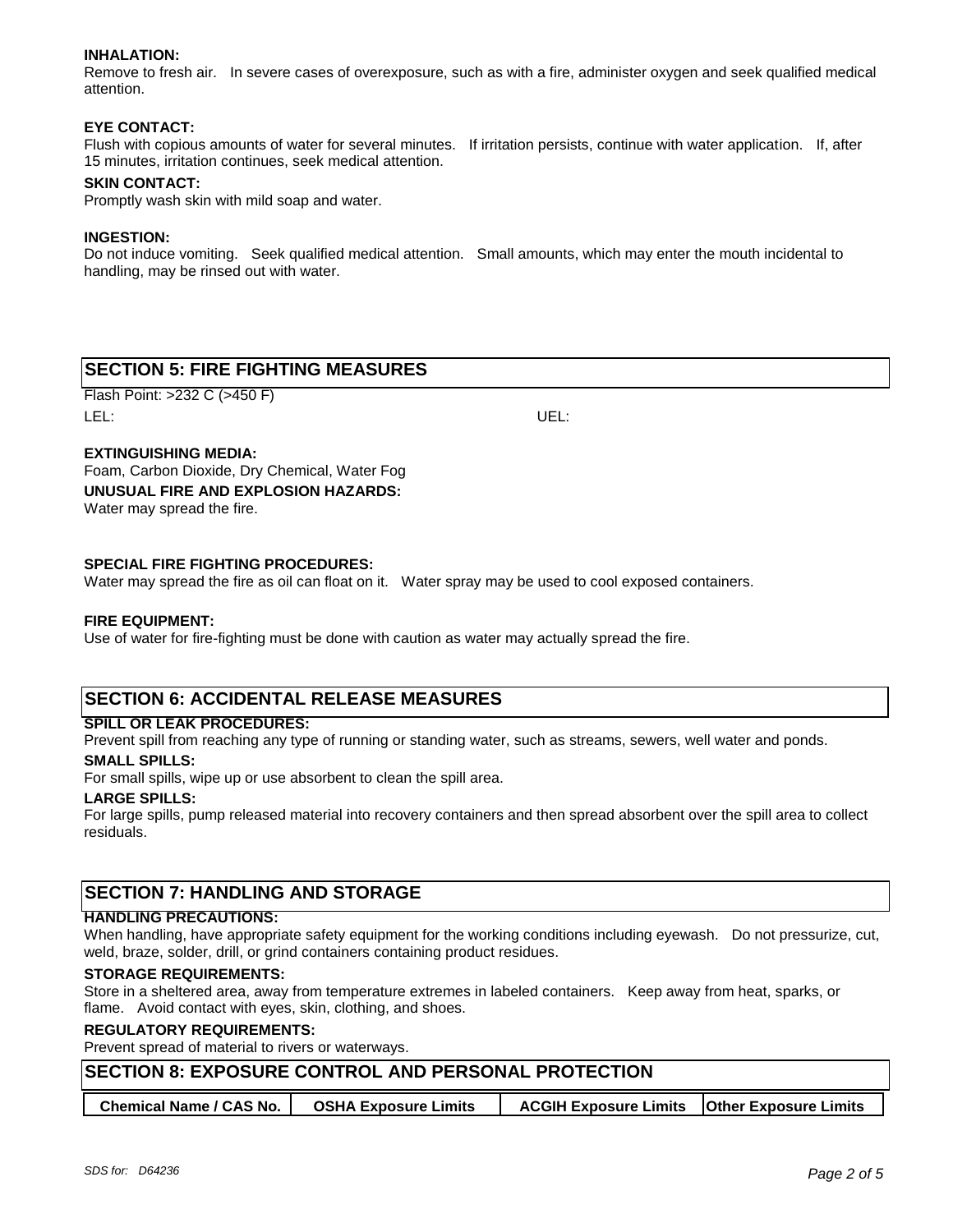#### **ENGINEERING CONTROLS:**

Good ventilation is desirable.

#### **VENTILATION:**

Sufficient to control mists below the operator exposure threshold limit of 5 mg/m3.

#### **WORK HYGIENIC PRACTICES:**

Keep clean. Wash exposed skin areas with mild soap and water.

#### **PROTECTIVE GEAR:**

RESPIRATORY PROTECTION: Required if employee exposure exceeds threshold.

EYE PROTECTION: Where contact is likely, wear safety glasses.

SKIN PROTECTION: Gloves recommended when handling. Neoprene, nitrile, or PVC offers good protection.

#### **CONTAMINATED GEAR:**

Launder contaminated clothing before reuse. Discard of contaminated PPE that cannot be cleaned.

## **SECTION 9: PHYSICAL AND CHEMICAL PROPERTIES**

Physical and chemical properties are provided for safety, health and environmental considerations only and may not fully represent product specifications. Contact the supplier for additional information.

**Appearance:** Dark Amber **Constanting Constanting Constanting Odor:** Petroleum **Vapor Pressure:** N/D **Odor threshold:** N/A **Vapor Density:** N/D **pH:** N/A **Specific Gravity:** 0.88 **Melting point:** N/A **Boiling range:** N/D **Flash point:** >324F **Evaporation rate:** Nil **Flammability:** N/A **Explosive Limits:** N/D **Partition coefficient** N/A

**Freezing point:** N/A **Solubility:** Insoluble **(n-octanol/water):**

**Autoignition temperature:** N/D **Decomposition temperature:** N/A

**Viscosity, cSt at 40C:** 45 **Lbs VOC/Gallon Less Water** N/A

## **SECTION 10: STABILITY AND REACTIVITY**

#### **CONDITIONS TO AVOID:**

Avoid temperature extremes, strong acids and oxidizing agents.

#### **HAZARDOUS DECOMPOSITION OR BY-PRODUCTS:**

Hazardous polymerization will not occur.

## **SECTION 11: TOXICOLOGICAL INFORMATION**

#### **Mixture Toxicity**

#### **ROUTES OF ENTRY:**

Inhalation, Skin Contact, Eye Contact, Ingestion

#### **CARCINOGENICITY:**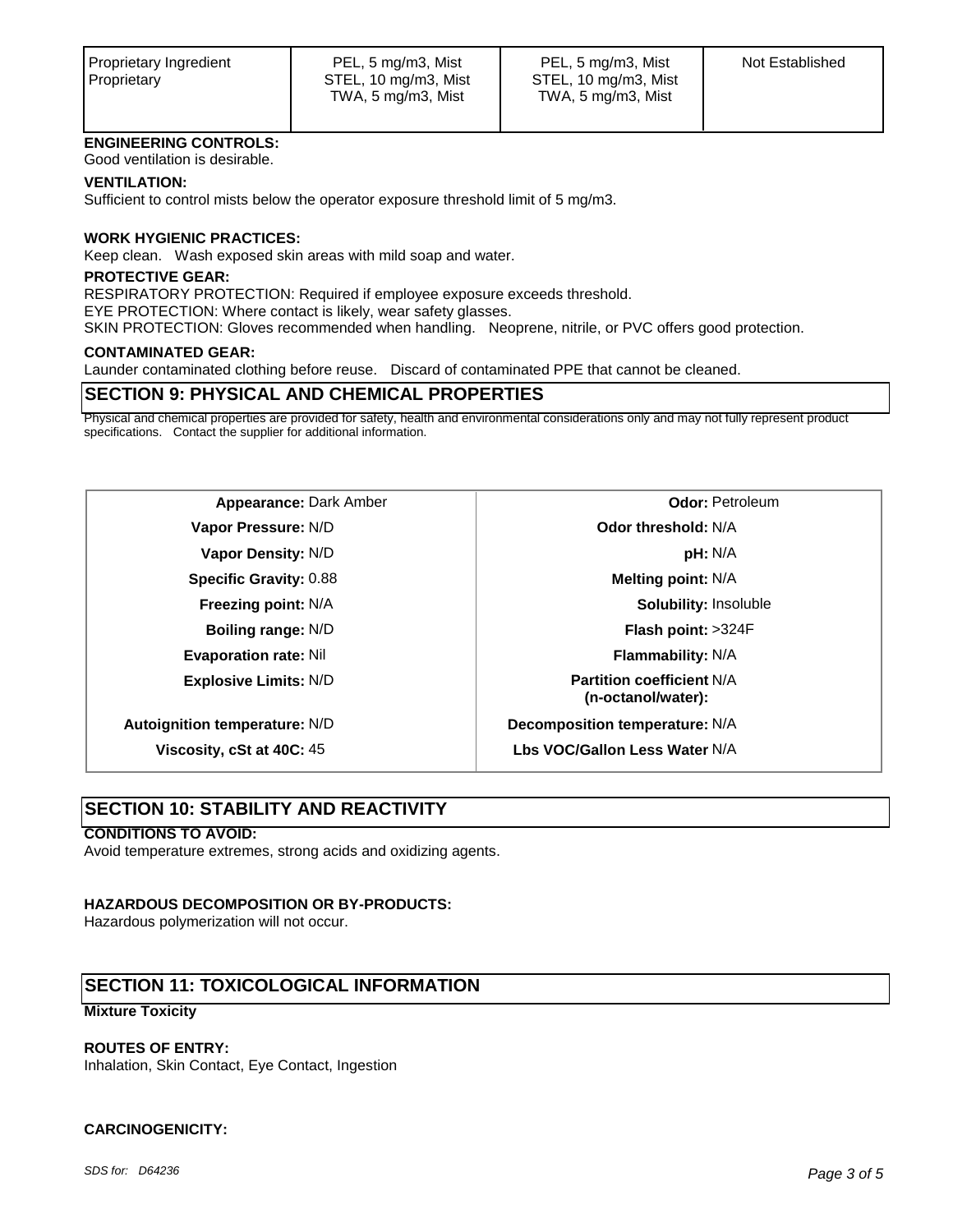No data available

## **SECTION 13: DISPOSAL CONSIDERATIONS**

Contact waste hauler for recycling. Follow all Local, State, and Federal regulations.

## **SECTION 14: TRANSPORT INFORMATION**

**SECTION 15: REGULATORY INFORMATION**

DOT Not regulated

**State of California Safe Drinking Water and Toxic Enforcement Act of 1986 (Proposition 65**): WARNING! This product contains the following chemicals which are listed by the State of California as carcinogenic or a reproductive toxin:

This product is classified under the following SARA 311/312 classifications (if none listed, this product is not classified under SARA 311/312):

The following chemicals are classified under SARA 313 Toxic Release Inventory (if none listed, no components of this product are classified under SARA 313 TRI):

| <b>Country</b> | <b>Regulation</b> | <b>All Components Listed</b> |
|----------------|-------------------|------------------------------|
| Canada         | Canadian DSL      | Yes                          |
| USA            | <b>TSCA</b>       | Yes                          |

## **SECTION 16: OTHER INFORMATION**

PREPARATION INFORMATION: Prepared at an ISO 9001:2015 certified facility.

## **Hazardous Material Information System (HMIS) National Fire Protection Association (NFPA)**

**1 1 0** **HMIS & NFPA Hazard Rating Legend \* = Chronic Health Hazard 0 = INSIGNIFICANT 1 = SLIGHT 2 = MODERATE**  $3 = HIGH$ 



#### **DISCLAIMER:**

**FLAMMABILITY** PHYSICAL HAZARD PERSONAL PROTECTION

**HEALTH** 

The information presented was obtained from sources believed to be reliable. However, it is provided without any warranty, expressed or implied, regarding its correctness. We do not assume responsibility and expressly disclaim

Flammability



**Agency Proper Shipping Name UN Number Packing Group Hazard Class**